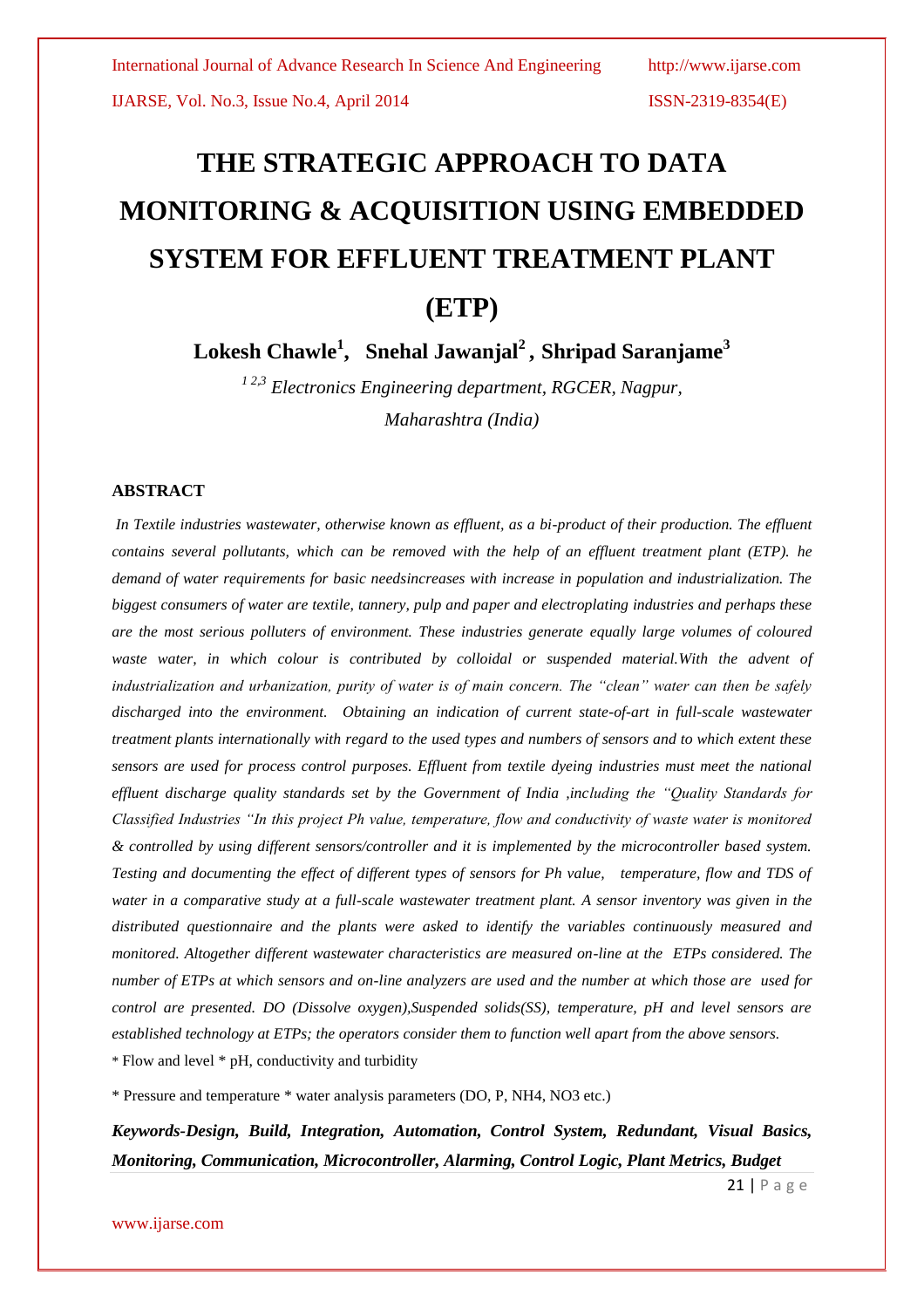#### **I INTRODUCTION**

Heavy metals are non-biodegradable and tend to accumulate in living organisms causing diseases and disorders. [Arsenic,](http://water.epa.gov/drink/contaminants/basicinformation/arsenic.cfm) [Cadmium,](http://water.epa.gov/drink/contaminants/basicinformation/index_cadmium.cfm) [Chromium, Copper,](http://water.epa.gov/drink/contaminants/basicinformation/chromium.cfm) [Lead,](http://water.epa.gov/drink/contaminants/basicinformation/lead.cfm) [Mercury,](http://water.epa.gov/drink/contaminants/basicinformation/mercury.cfm) Zinc are chief examples of Heavy metals having potential health effects on long term exposure like skin damage, kidney damage, allergic dermatitis, Wilson's Disease, high blood pressure, delayed physical and mental development and even cancer. Heavy metals are common in industrial applications such as in the manufacture of pesticides, batteries, alloys, electroplated metal parts, textile dyes, steel etc With the advent of industrialization and urbanization, the increasing concentration of heavy metals in environment is of chief concern. Conventional methods for removal of heavy metals pose specific shortcomings. Amongst the various technologies, adsorption process is feasible for convenience, easy operation and simplicity of design. Biosorption using low cost bio materials as adsorbents is technically workable and economically viable sustainable and green technology for removal of heavy metals especially in dilute waste waters.

Different types of science background, from engineering to chemistry, can make a significant contribution in elucidating the biosorption phenomenon to develop understanding that could reliably serve as a base for a successful technological enterprise.



#### **Fig 1: Plant Overview**

In the upper half of the process diagram (figure 1), the first stage consists of the influent lines, pump station and plant intake (section A), where coarse screens remove large objects. Sometimes smaller screens (1-2cm) are used to remove floating fat, paper and smaller items such as fruit, rind or waste food lumps. The liquid then passes into the primary clarifiers (Section B) where suspended solids and floating substances are removed. The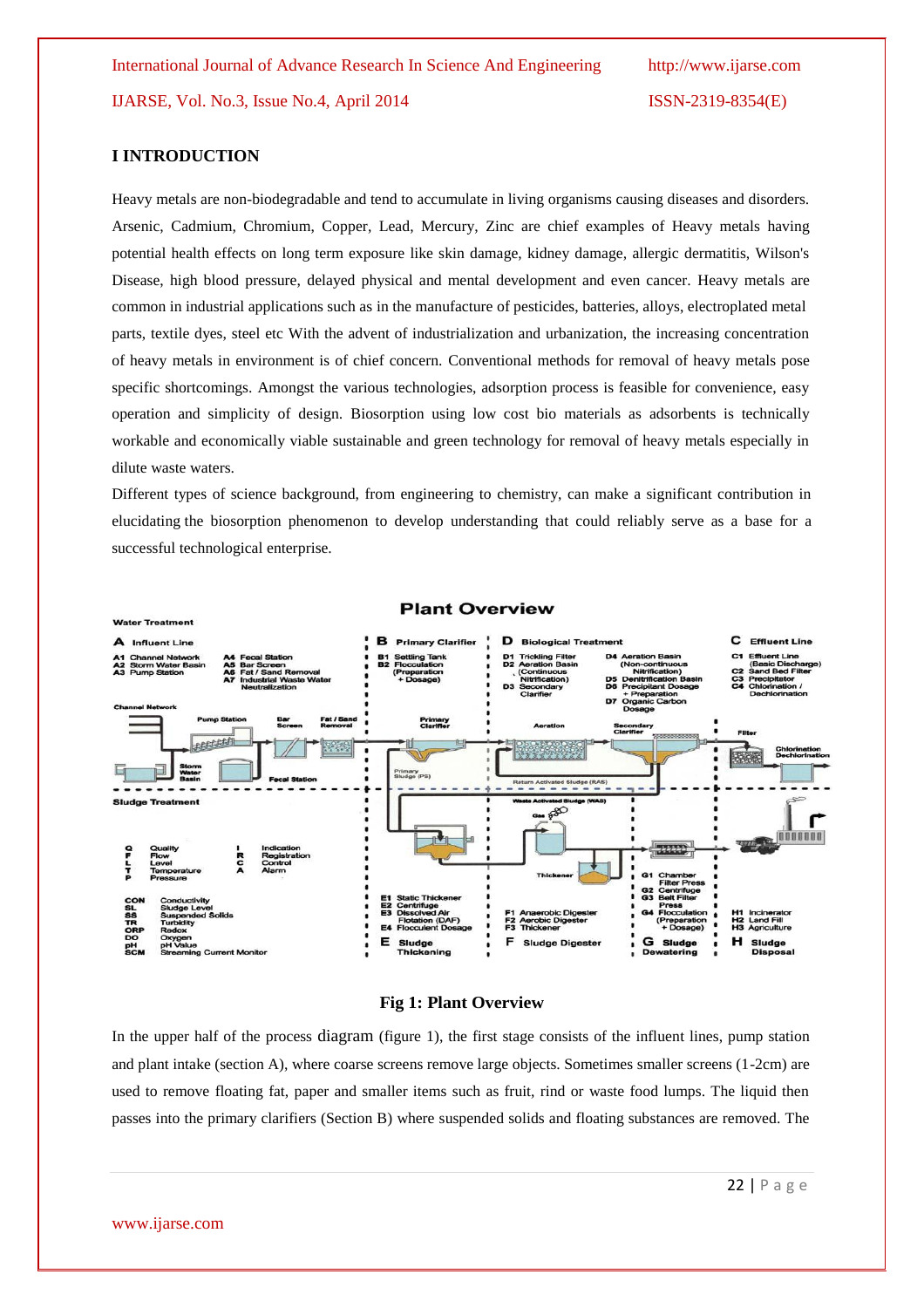# IJARSE, Vol. No.3, Issue No.4, April 2014 ISSN-2319-8354(E)

raw liquid passes to the biological treatment tanks (section D) and the primary sludge goes to the thickener (section E) for blending.

In the aeration tanks, bacteria feed on the organic matter and nitrify harmful ammonia. Artificial oxygenation promotes this process so the bacteria multiply and accelerate the water cleaning process. The partly-cleaned liquor is fed to the secondary clarifier where further separation occurs. The activated sludge in the bottom of the secondary tanks is passed to the thickening tank (section E) for blending with the sludge from the primary clarifiers. The relatively clean liquid from the top of the secondary clarifier is then chlorinated and dechlorinated prior to discharge (section C). In some more advanced plants, a chemical cleaning process is added to the biological process. These may use precipitants such as ferric chloride or aluminum sulphate to remove organic carbon, phosphorus and some of the nitrogen based compounds. This may occur in either the primary or secondary clarifiers or in the aeration tank.

The lower half of figure 1 shows solids handling and disposal. Sludge from the primary and secondary clarifiers is mixed. The thickened sludge passes to the digester (section E) where further biological process generates methane gas, which is often used as an energy source. The digested sludge from the base of the digester then passes to the dewatering stage, (section G) where a variety of techniques are used to remove most of the water and produce an energy-rich ersidue This residue is pumped to the disposal area (section H) to be used for incineration, for fertilizer production or for landfill, depending on the chemical composition of the treated residue.

#### **II. LITERATURE SURVEY**





**Fig 2: Monitoring & controlling parameters of ETP.**

A total of about 130 ETPs have come up in the country either established or in the process of establishment to cater the needs group of industries. Of which about 91 ETPs are in operation. Treatment of waste water from industries is mandatory since the available resources of drinkable water is about to extinct.

 A lot more research is going on nationally and internationally Automation of Effluent treatment Plant. By measuring the different parameters like pH value, temperature, flow, and TDS we can judge the water purification standard.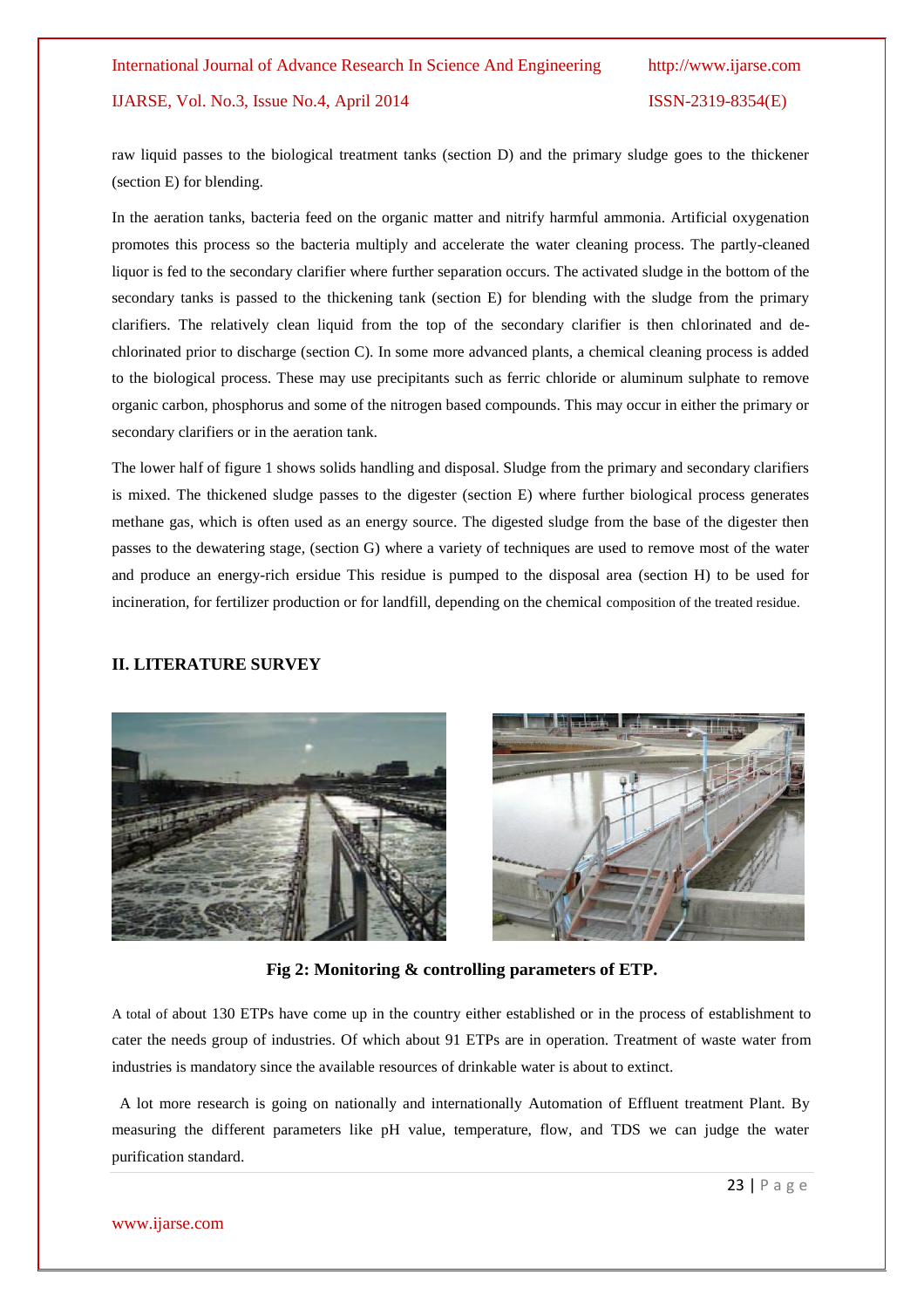# International Journal of Advance Research In Science And Engineering http://www.ijarse.com

# IJARSE, Vol. No.3, Issue No.4, April 2014 ISSN-2319-8354(E)





**Fig3: Number of WWTPs (ETPs) using sensors and on-line analyzers and their use for control**

**Fig 4: Functionality, number and type of sensors and on-line analyzers**

# **III. OVERVIEW OF METHODS USED FOR ACCESS CONTROL SYSTEM**



Our objective is to develop the efficient data acquisition system which is used to overcome the conventional method. Monitoring & controlling parameters of ETP.

- To design power supply for purpose of operation of different Tanks of ETP for the measurement of various parameters like pH value, flow of liquid, level etc.
- $\triangleright$  Based on plant layout and different sensors aquise the parameter using controlling board by interfacing controlling board with different sensors.
- Control unit
- $\triangleright$  I/O board & DC to Dc controller: These device type are design for interfacing sensors with input output board for converting analog information to digital.
- $\triangleright$  Development software: Data which aquise by sensors with I/O board is interlink with software using VB.net. It consist whole plant layout, design of different tank with real time system.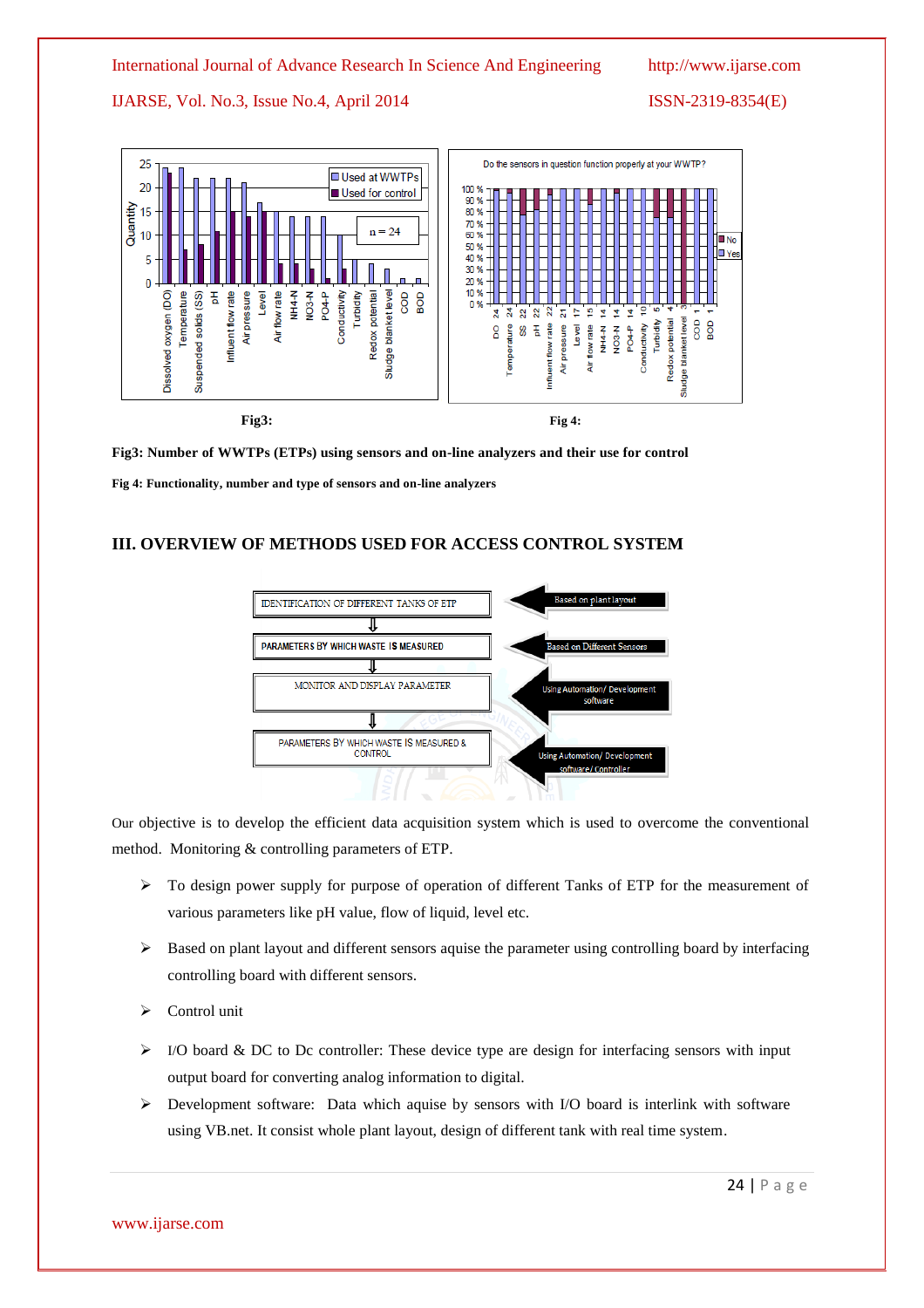International Journal of Advance Research In Science And Engineering http://www.ijarse.com

# IJARSE, Vol. No.3, Issue No.4, April 2014 ISSN-2319-8354(E)

- $\triangleright$  Indication board: This board monitors and display parameter of ETP plant using hardware and software.
- $\triangleright$  Signal simulator: Calibration of different parameter.
- $\triangleright$  Sensors like Temperature, level, flow, pH & TDS sensors
- $\triangleright$  Controller: like Temperature, level, flow, pH & TDS sensors
- > Control Valve: controlling flow of different liquids.

# **IV. PROPOSED WORK**





Software Visual Basic 6.0

Visual Basic is a tool that allows you to develop Windows (Graphic User Interface - GUI) applications. The applications have a familiar appearance to the user.

- $\triangleright$  Some Features of Visual Basic
- $\triangleright$  Full set of objects you 'draw' the application
- $\triangleright$  Lots of icons and pictures for your use
- Response to mouse and keyboard actions
- $\triangleright$  Clipboard and printer access
- $\triangleright$  Full array of mathematical, string handling, and graphics functions
- $\triangleright$  Can handle fixed and dynamic variable and control arrays
- $\triangleright$  Sequential and random access file support
- $\triangleright$  Useful debugger and error-handling facilities
- $\triangleright$  Powerful database access tools
- $\triangleright$  Package & Deployment Wizard makes distributing your applications simple

# **V. RESULT**

- All sensors should be interfaced with microcontroller and GUI software successfully.
- $\triangleright$  The graphics in the VB 6.0 should vary with the varying output of the sensors.
- $\triangleright$  The data from the sensors should be displayed accurately on the operator's computer screen.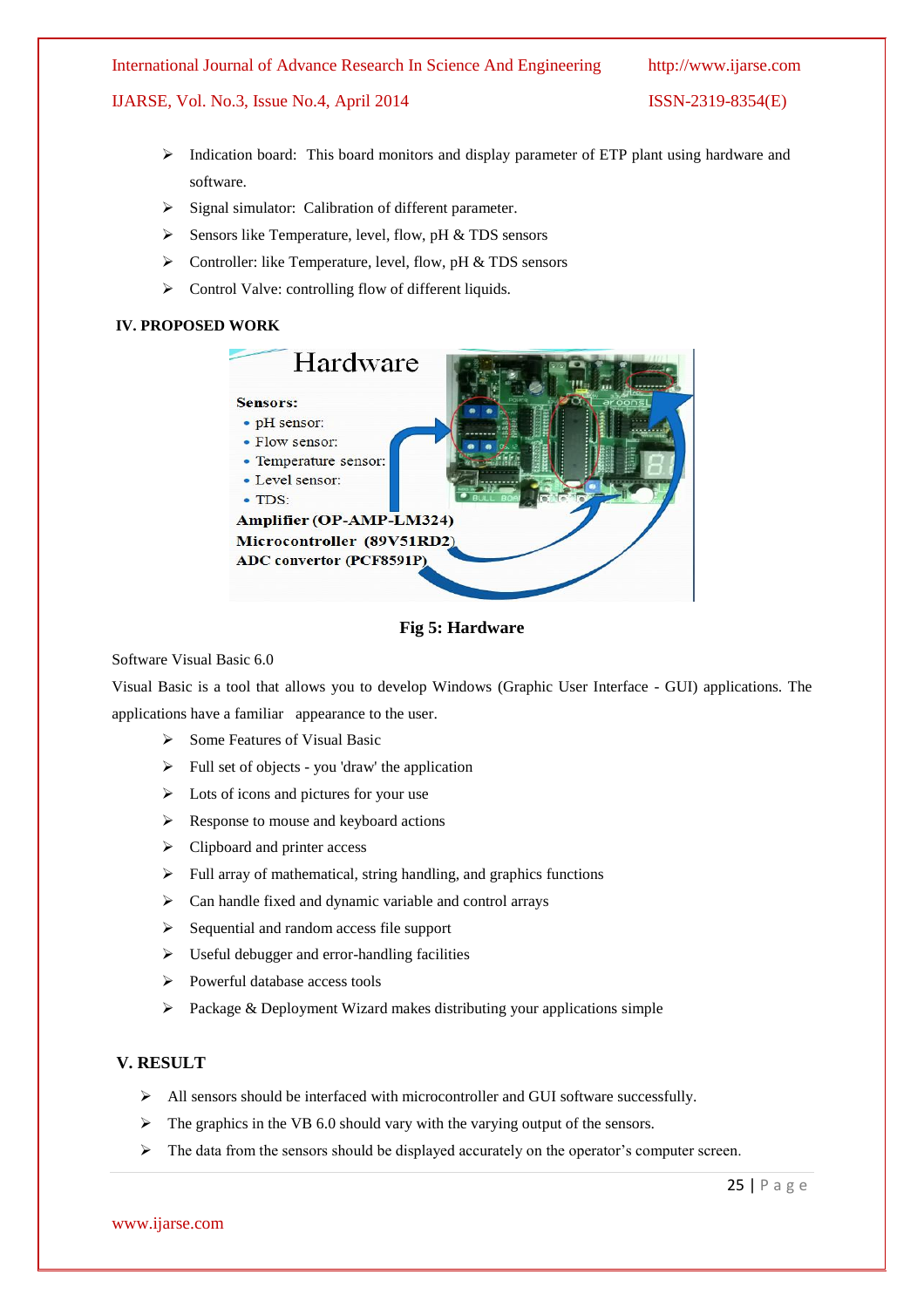#### International Journal of Advance Research In Science And Engineering http://www.ijarse.com

# IJARSE, Vol. No.3, Issue No.4, April 2014 ISSN-2319-8354(E)

> Caution alarms should ring up as soon as any output of the sensor crosses the danger mark.



**Fig:6 Graphical representation of ETP in Visual Basic Figure A: Construction Of Tank**

Properties - Form2  $\mathbf{z}$ Form2 Form  $\overline{\phantom{0}}$ Alphabetic Catego<br>
El Appearance<br>
BackGolor<br>
BorderStyle<br>
BorderStyle<br>
FillColor<br>
FindColor<br>
FindColor<br>
FindColor<br>
Packture<br>
Electron AutoRedraw<br>
Clevelabled<br>
DrawMode<br>
DrawMode<br>
DrawMode<br>
PackDolor<br>
DrawMode<br>
PackteMode<br> Alphabetic [Categorized] ized ||<br>| 1 - 3D<br>| 3 + 18000000F&<br>| 2 - Sizable<br>| EFLUENT TREATMENT PLANT(Murarji Tex<br>| 4 - Transparent<br>| 1 - Transparent<br>| True True<br>| &H80000012&<br>(None)<br>(None) False Faise<br>True<br>13 - Copy Pen<br>0 - Solid 1<br>True<br>To - None<br>0 - Halftone<br>False<br>True Visible<br> **DDE**<br>
LinkMode 0 - None<br>Form2 LinkMode<br>LinkTopic<br>El **Font** MS Sans Serif  $\Box$  Misc Form2<br>True (Name)<br>ControlBox<br>HelpContextID<br>Icon<br>KeyPreview<br>MaxButton<br>MDIChild 0<br>(Icon)<br>False<br>True<br>False (Name)<br>Returns the name used in code to identify an object.

**Figure B : The Dialog Box Of The Properties Assigned To The Tank.**

# **VI. CONCLUSION AND FUTURE WORK**

Prediction of wastewater flow rate and load in real-time, utilization of automatic on-line analysers in control, Better aeration control, more reliable on-line measurements. Infiltration into the sewage network, heavy rainfalls and snowmelts are named as the most important bottlenecks for improving the operation of the plant in four of the answers. Additionally, the maintenance of automation equipment and reliability of measurements are mentioned often.